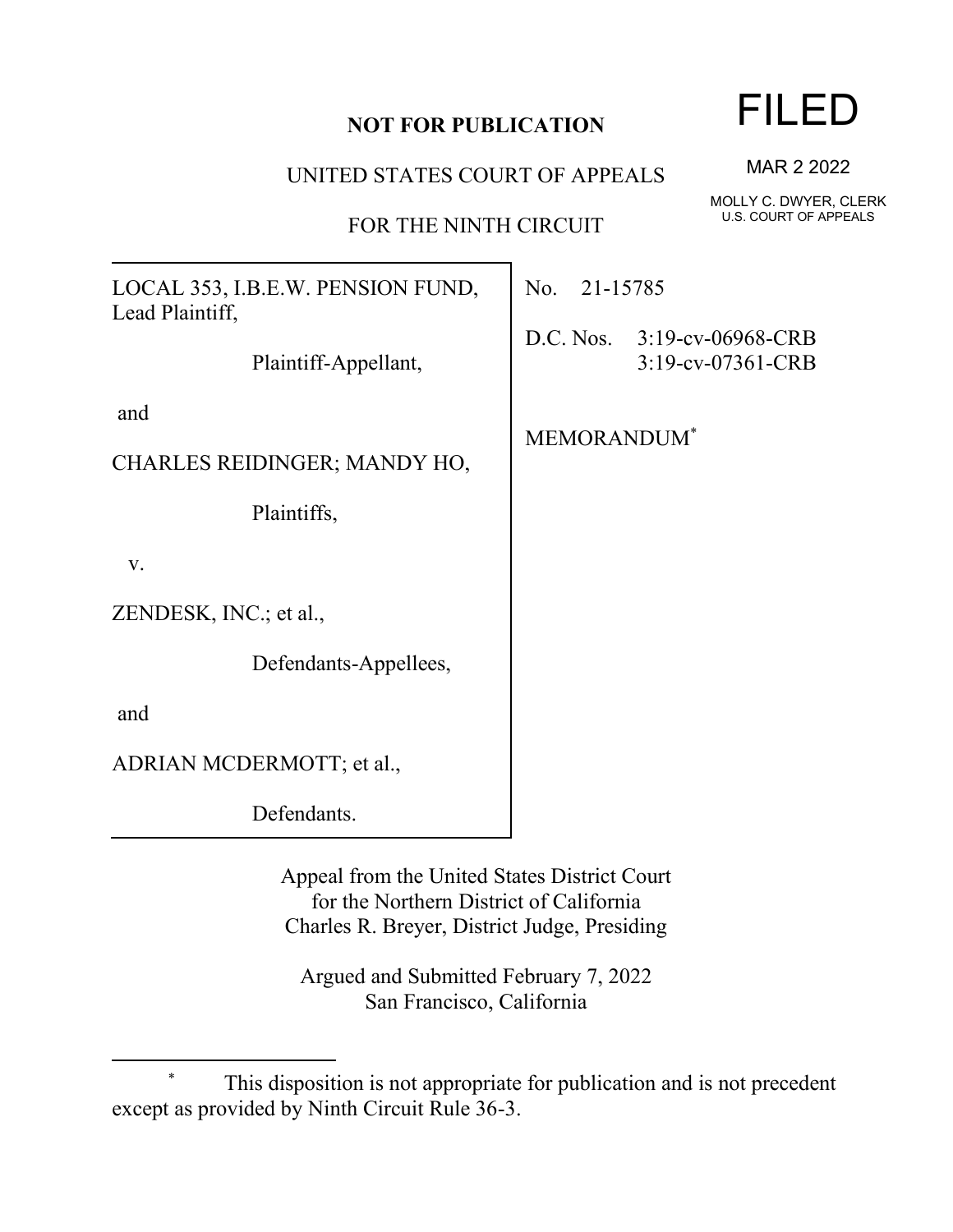Before: WARDLAW, IKUTA, and BADE, Circuit Judges.

Plaintiffs Local 353, IBEW Pension Fund, Charles Reidinger and Mandy Ho ("Plaintiffs") appeal a district court order dismissing their Second Amended Complaint ("SAC") for failure to state a claim under 17 C.F.R. § 240.10b-5 ("Rule 10b-5"), 15 U.S.C. § 78j(b) ("Section 10(b)"), or 15 U.S.C. § 78t(a) ("Section 20(a)"). We have jurisdiction under 28 U.S.C.  $\S$  1291, and we affirm.

1. The district court did not err in dismissing Plaintiffs' claim under Rule 10b-5 and Section 10(b) for failure to state a claim. To state a claim under Rule 10b-5 and Section 10(b), a plaintiff must plead "six essential elements" including (1) falsity (a material misrepresentation or omission), and (2) scienter. *Retail Wholesale & Dep't Store Union Loc. 338 Ret. Fund v. Hewlett-Packard Co.*, 845 F.3d 1268, 1274 (9th Cir. 2017). To survive a motion to dismiss, the SAC must not only satisfy Federal Rule of Civil Procedure 8, but meet additional pleading requirements set out in Federal Rule of Civil Procedure 9 and the Private Securities Litigation Reform Act ("PSLRA"), 15 U.S.C. § 78u-4(b)(1), 78u-4(b)(2)(A).

2. The district court did not err in concluding that while the SAC did "specify" five publicly filed statements, 15 U.S.C.  $\S$  78u-4(b)(1), it did not include facts supporting a reasonable inference that any of those statements were false or misleading, *see Retail Wholesale*, 845 F.3d at 1274.

2 a set of  $\sim$  2 a set of  $\sim$  2 a set of  $\sim$  2 a set of  $\sim$  3 a set of  $\sim$  3 a set of  $\sim$  3 a set of  $\sim$  3 a set of  $\sim$  3 a set of  $\sim$  3 a set of  $\sim$  3 a set of  $\sim$  3 a set of  $\sim$  3 a set of  $\sim$  3 a set of  $\sim$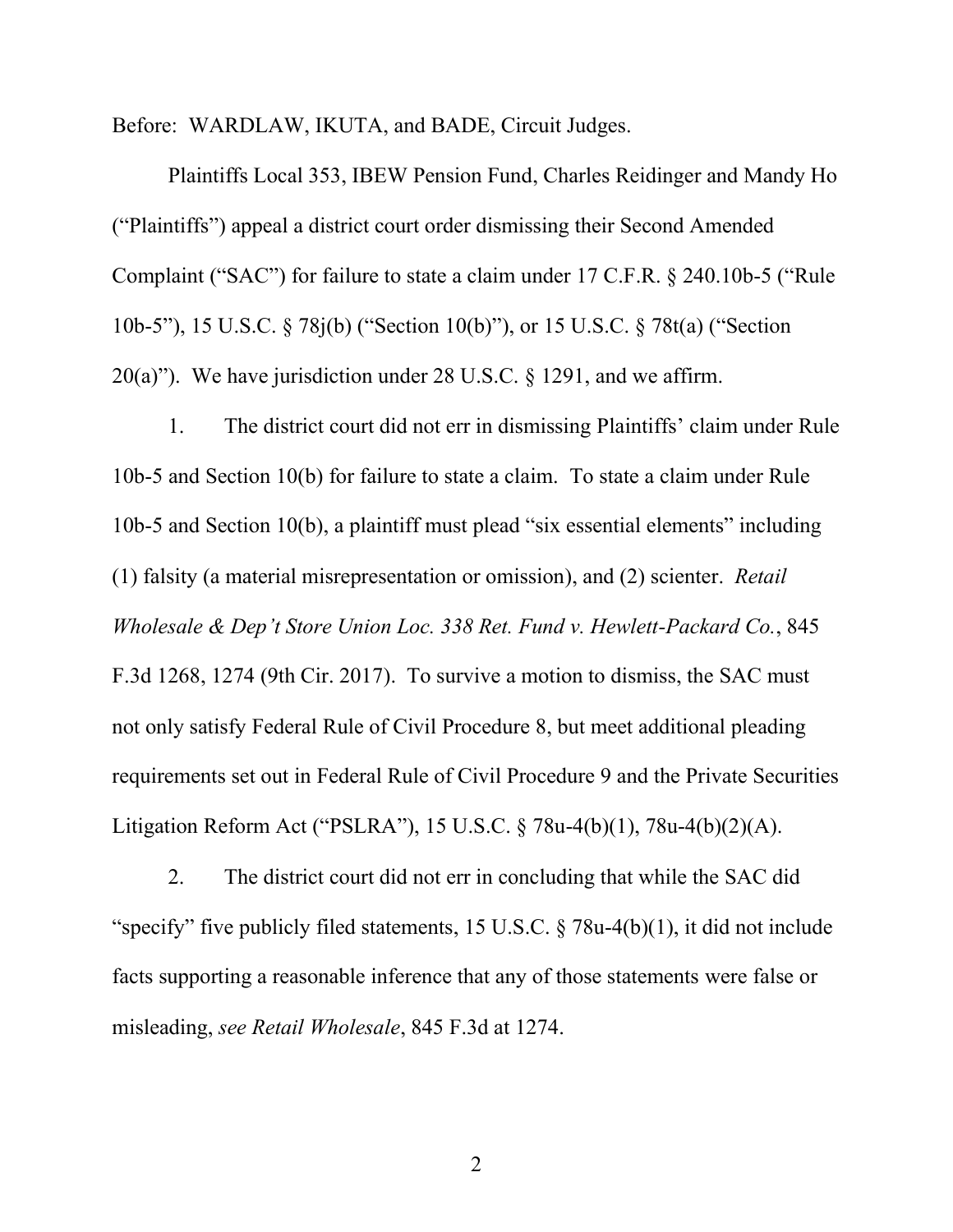Plaintiffs argue that two of the five statements in Zendesk's 2018 Form 10-K (filed February 14, 2019)—that Zendesk "maintain[s] a comprehensive security program," and that it "completed the EU approval process for [its] global Binding Corporate Rules" in 2017—were misleading because they created the impression that Zendesk implemented the data security best practices described in those statements no later than 2016, when in fact, the company did not implement those practices until later.

We disagree. Neither statement makes any reference to Zendesk's data security practices in 2016. Statement one is in the present tense; it describes features of Zendesk's 2019 data security program and certifies that the current program is "comprehensive." Statement two simply states that the EU approved Zendesk's global Binding Corporate Rules in 2017. Both statements are truthful.

Plaintiffs contend, however, that based on these statements a reasonable investor could have concluded that any data security improvements Zendesk described would have been put in place in response to the two public hacks Zendesk had experienced in the past, one in 2013 and one in 2016. However, Plaintiffs plead no facts supporting a reasonable inference that either of those hacks was a prominent enough milestone in company history that the average investor would be led to believe every data security improvement directly followed them. Further, the 2013 hack occurred before Zendesk began using Amazon Web

3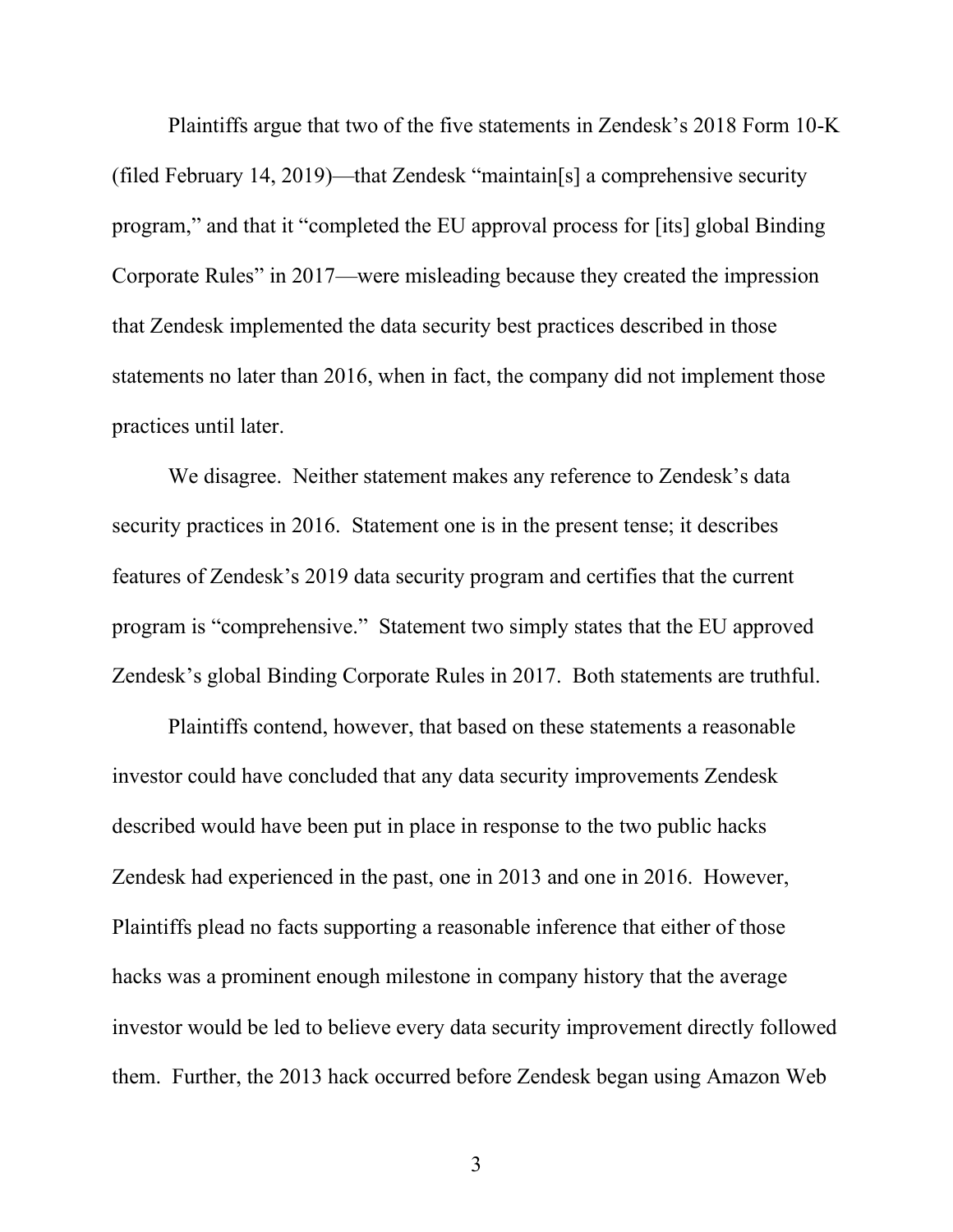Services ("AWS") and the 2016 hack involved only Defendant Svane's personal Twitter account.

Next, Plaintiffs argue that the remaining three statements—all of which are risk disclosures that appeared in Zendesk's 2018 Form 10-K (filed February 14, 2019)—were misleading because they created the impression that it was unlikely Zendesk had suffered an undetected data breach in the past, when in reality it was somewhat likely. Again, we disagree. None of the three statements makes assertions as to the likelihood of such contingencies occurring. Therefore, these statements would not give an ordinary investor reason to believe that Zendesk was asserting that the risk that an undetected breach had occurred was particularly high or low, or that it had changed over time.

3. The district court did not err in finding that Plaintiffs failed to state "with particularity" facts supporting a "strong inference," 15 U.S.C. § 78u-4(b)(2)(A), that Zendesk acted with the required scienter—intent to "deceive, manipulate or defraud" or "deliberate recklessness" toward that possibility—under either the core operations doctrine or the corporate scienter doctrine. *Schueneman v. Arena Pharms. Inc.*, 840 F.3d 698, 705 (9th Cir. 2016) (internal quotation marks omitted).

Plaintiffs fail to adequately allege scienter under the core operations doctrine because they do not make "detailed and specific allegations" supporting a strong

4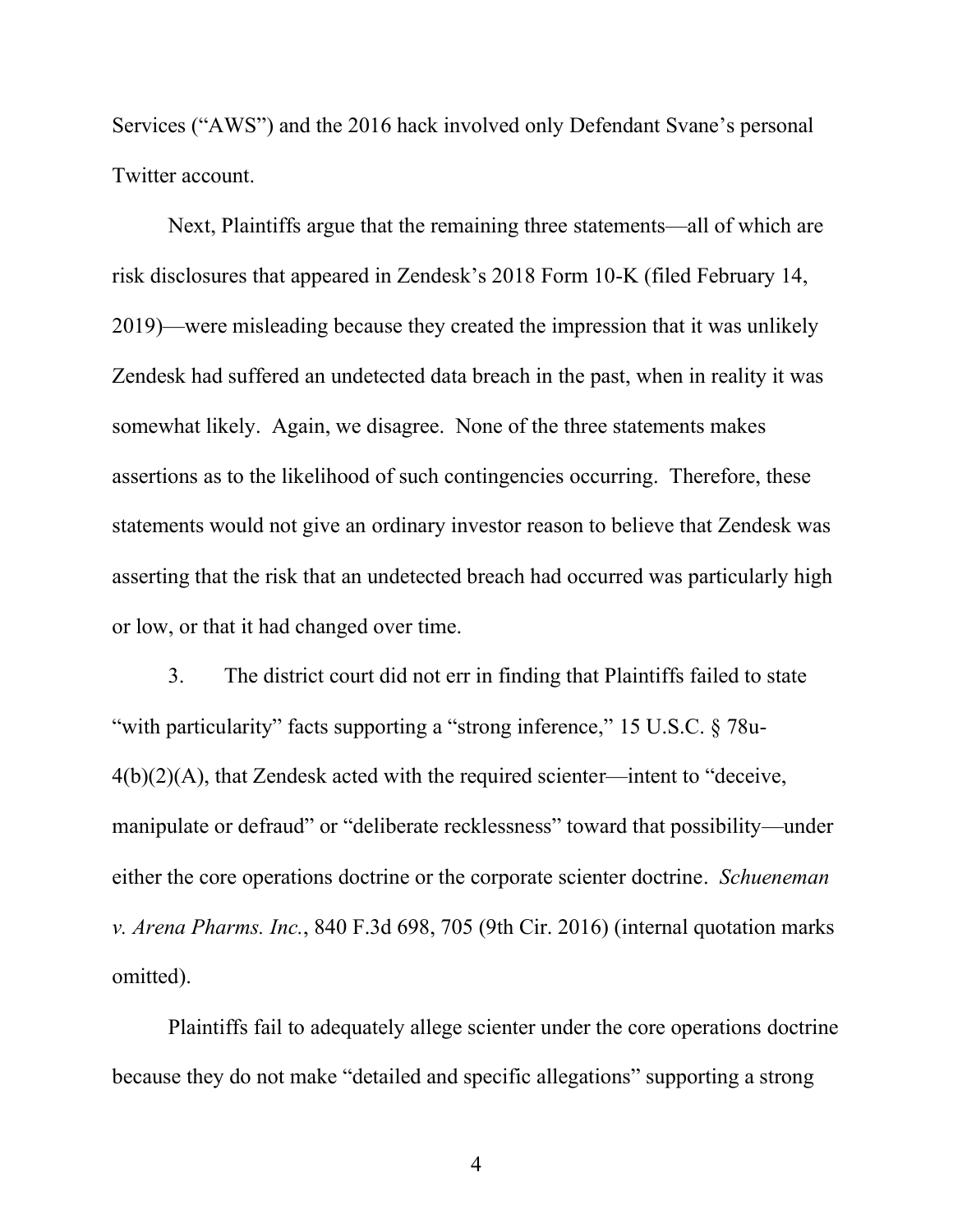inference that Defendants Gomez or Svane were intimately involved in the minutiae of Zendesk's AWS data-security policy, *Zucco Partners, LLC v. Digimarc Corp.*, 552 F.3d 981, 1000 (9th Cir. 2009) (internal quotation marks omitted), or allegations supporting a strong inference that the facts at issue (minor changes in the company's data security policy over a three-year period) were "of such prominence that it would be *absurd* to suggest that management was without knowledge of the matter," *S. Ferry LP, No. 2 v. Killinger*, 542 F.3d 776, 786 (9th Cir. 2008) (emphasis added) (internal quotation marks omitted). They do allege that, generally speaking, data security is a core element of Zendesk's business, that both Gomez and Svane signed Zendesk's form 10-K which made assertions about data security, and that in the wake of the 2019 discovery of the 2016 hack, Svane stated that Zendesk was in a "very different state of security" in 2016 than it was in 2019. However, those allegations fall far short of the bar set by our cases. *Compare No. 84 Emp.-Teamster Joint Council Pension Tr. Fund v. America West*, 320 F.3d 920, 937–939 (9th Cir. 2003), *with Zucco*, 552 F.3d at 1001.

Similarly, even assuming corporate scienter is a viable theory in our circuit, Plaintiffs fail to adequately allege scienter under that doctrine because the statements that Plaintiffs cite to were not "so dramatically false" that at least some corporate official must have known of their falsity upon publication. *Compare In re NVIDIA Corp. Sec. Litig.*, 768 F.3d 1046, 1063–64 (9th Cir. 2014) (serious

5